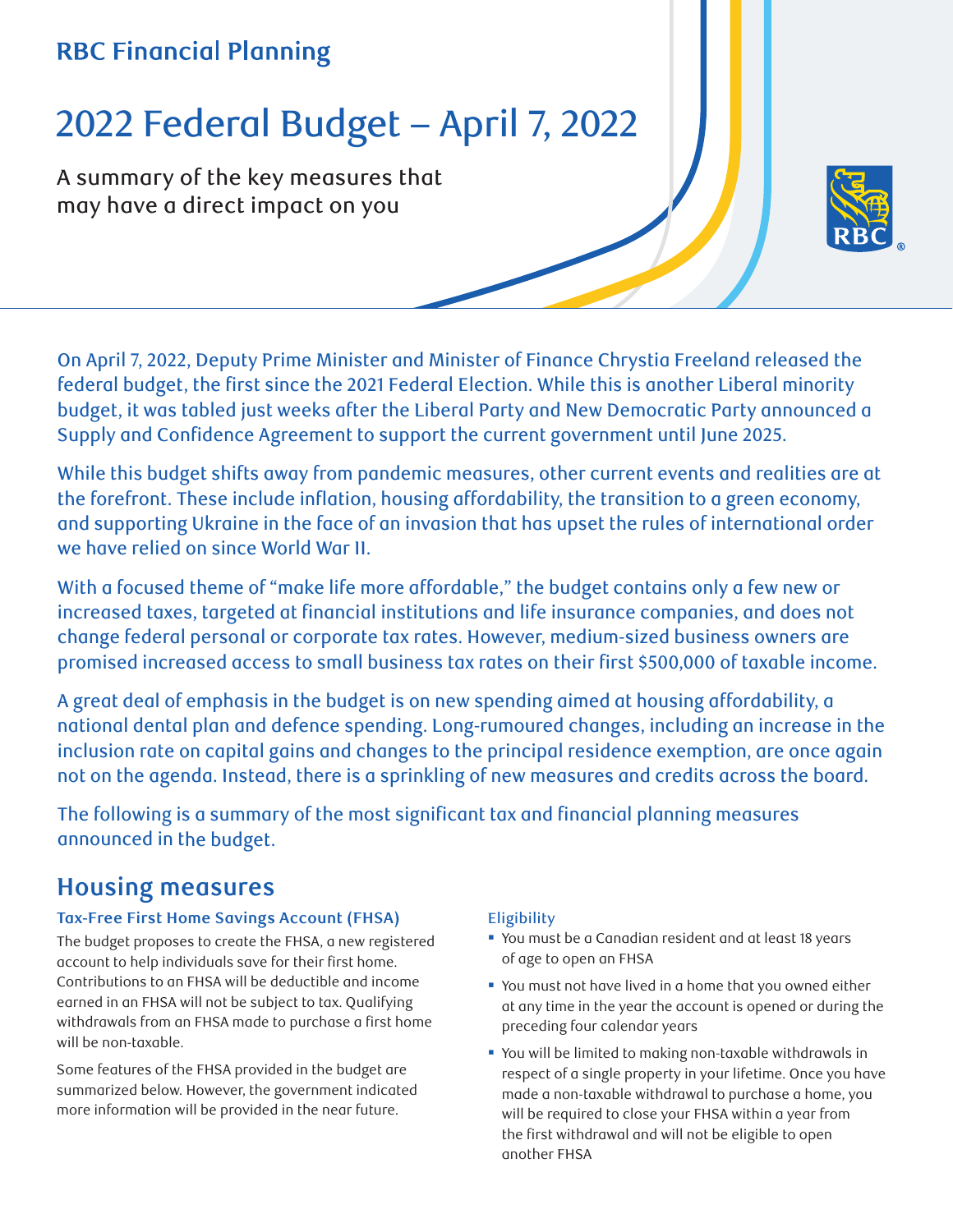#### Contributions

- You can make contributions of up to \$8,000 per year to an FHSA starting in 2023
- There is a lifetime contribution limit of \$40,000
- If you contribute less than \$8,000 in a given year, the excess will not be carried forward
- If you open more than one FHSA, the total amount contributed to all the FHSAs cannot exceed the annual and lifetime contribution limits

#### Withdrawals and transfers

- Qualifying withdrawals from the FHSA made to purchase a first home will be non-taxable
- Non-qualifying withdrawals for other purposes will be taxable
- You will not be permitted to make both an FHSA withdrawal and a withdrawal under the Home Buyers' Plan (HBP) in respect of the same qualifying home purchase
- You may transfer funds from an FHSA to a registered retirement savings plan (RRSP) or to a registered retirement income fund (RRIF). Transfers to your RRSP or RRIF would be on a tax-deferred rollover basis; however, these amounts when withdrawn from your RRSP or RRIF will be taxable in the usual manner
- Transfers to your RRSP and RRIF will not reduce, or be limited by, your available RRSP room
- Withdrawals and transfers will not replenish FHSA contribution limits
- If you have not used the funds in your FHSA for a qualifying first home purchase within 15 years of first opening an FHSA, your FHSA must be closed
- Any unused savings may be transferred to an RRSP or RRIF, or would otherwise have to be withdrawn on a taxable basis
- You will be allowed to transfer funds from an RRSP to an FHSA on a tax-deferred basis, subject to the \$40,000 lifetime and \$8,000 annual contribution limits. These transfers will not restore your RRSP contribution room

#### Example

You and your spouse each contribute \$8,000 per year (the annual maximum) to your own FHSA starting in 2023. Both of you can deduct the contribution from your taxable income each year. The tax savings on your federal tax return each year will be based on your marginal tax rate. For example, if

each of you makes between \$50,000 and \$100,000, the FHSAs will allow each of you to receive an annual federal tax refund of \$1,640 (i.e. \$8,000 x 20.5%). At the end of 2027, when you are ready to buy your first home, your combined FHSA will amount to \$90,000, which will include \$10,000 of tax-free investment income earned in the plan. You can withdraw this amount taxfree for a down payment on your first home.

The government will work with financial institutions with the goal to have the infrastructure in place for individuals to be able to open an FHSA and start contributing at some point in 2023.

#### Doubling the First-Time Home Buyers' Tax Credit (HBTC)

The HBTC is intended to provide support to Canadians buying their first home. The budget proposes to double the HBTC amount to \$10,000, which would provide a 15% non-refundable tax credit of \$1,500. You can continue to split the credit with your spouse or common-law partner as long as the combined total does not exceed \$1,500.

You are a first-time home buyer if neither you nor your spouse or common-law partner owned and lived in another home in the calendar year of the home purchase or in any of the four preceding calendar years. This credit is also available for certain acquisitions of a home by or for the benefit of a disabled individual, even if the first-time home buyer condition is not met. A qualifying home is one that you or your spouse or common-law partner intends to occupy as your principal residence no later than one year after its purchase.

This measure will apply to homes purchased on or after January 1, 2022.

#### Doubling the Home Accessibility Tax Credit (HATC)

The HATC is a non-refundable tax credit that helps support independent living for seniors who are 65 years of age or over at the end of a tax year and those who are eligible to claim the Disability Tax Credit (DTC) at any time in a tax year. The HATC is available for eligible home renovation or alteration expenses in respect of an eligible dwelling.

The budget proposes to double the annual expense limit of the HATC to \$20,000 for the 2022 and subsequent taxation years. The credit is 15% of the lesser of eligible expenses and \$20,000, resulting in a tax credit of up to \$3,000, for accessibility renovations or alterations.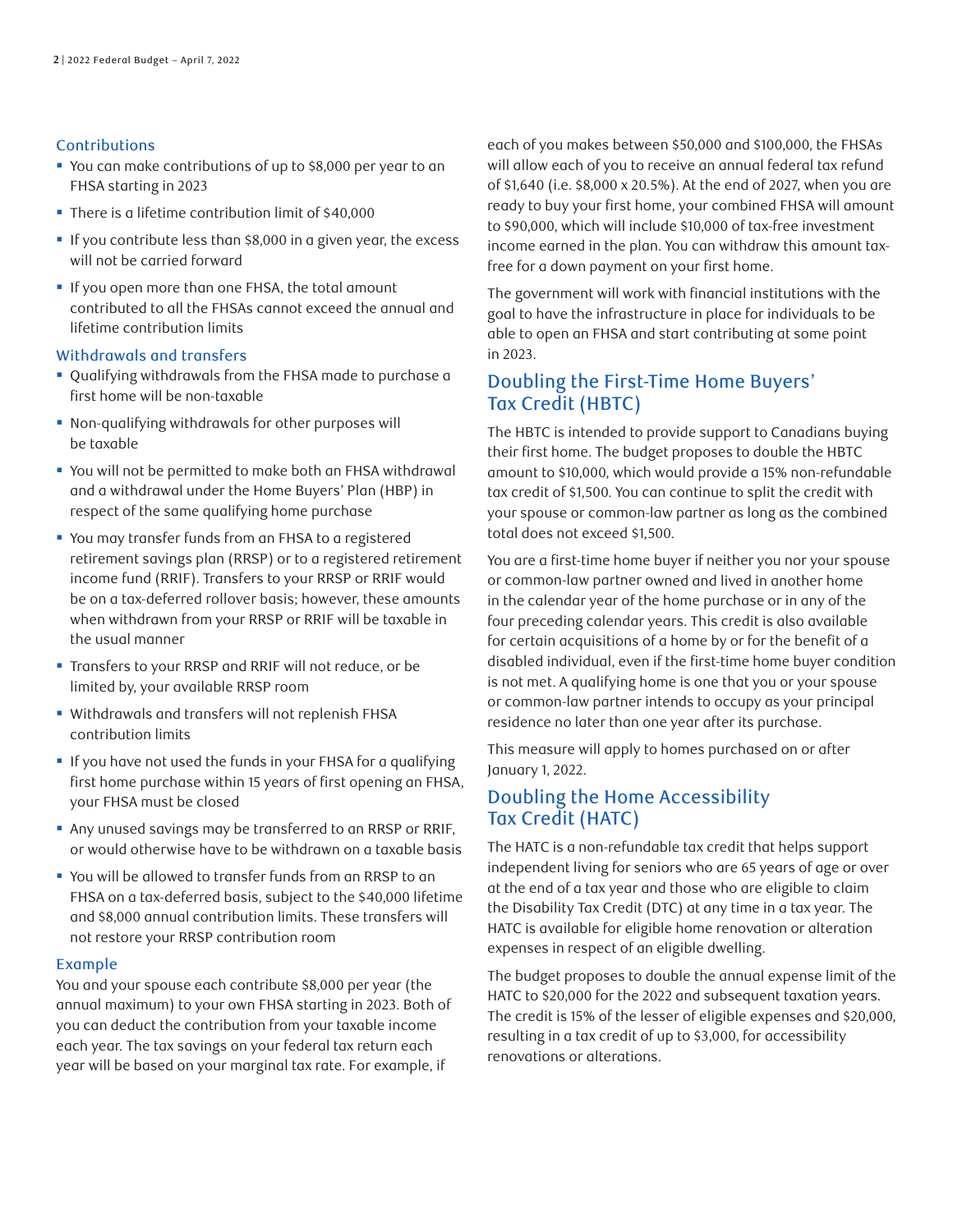#### Multigenerational Home Renovation Tax Credit (MHRTC)

To support families who are living together in multigenerational homes, the budget proposes to introduce the MHRTC, which would provide a refundable credit of up to \$7,500 for constructing a secondary suite for a senior or an adult with a disability living with a relative. The credit would allow families to claim 15% of up to \$50,000 in eligible renovation and construction costs incurred in order to construct a secondary suite.

This measure will apply for the 2023 and subsequent taxation years.

#### Support for those in housing need

The government recognizes that many Canadians are struggling with housing costs and are in need of additional assistance. The budget proposes to provide a one-time \$500 payment to those facing housing affordability challenges. The specifics and delivery method will be announced at a later date.

# Residential property flipping rule

Property flipping involves purchasing real estate with the intention of reselling the property in a short period of time to realize a profit. Profits from flipping properties are fully taxable as business income, meaning they are not eligible for the 50% capital gains inclusion rate or the Principal Residence Exemption (PRE).

To ensure profits from flipping residential real estate are always subject to full taxation, the budget proposes to introduce a new deeming rule. Specifically, profits arising from dispositions of residential property (including a rental property) that was owned for less than 12 months will be deemed to be business income.

The new deeming rule would not apply to individuals who sell their home due to certain life events such as death, household addition, separation, personal safety, disability or illness, employment change, insolvency or involuntary disposition. Exemptions will be set in forthcoming rules and there will be a consultation period for the draft legislative proposals.

Where the new deeming rule applies, the PRE would not be available. Where the new deeming rule does not apply because of a life event listed above or because the property was owned for 12 months or more, it would remain a question of fact whether profits from the disposition are taxed as business income.

The measure will apply in respect of residential properties sold on or after January 1, 2023.

# Ban on foreign investment in Canadian housing

To ensure housing is affordable to Canadians, the government proposes restrictions that will prohibit foreign commercial enterprises and people who are not Canadian citizens or permanent residents from acquiring non-recreational, residential property in Canada for a period of two years.

Exemptions to the ban will be provided to those who have been authorized to come to Canada under emergency travel while fleeing international crisis and international students who are on the path to permanent residency in certain circumstances.

The government will continue to monitor the impact that foreign investment is having on Canadian housing costs and may introduce additional measures to strengthen the proposed ban. Non-Canadians who own homes that are being underused or left vacant will be subject to the Underused Housing Tax that was announced in the 2021 budget.

# **Personal measures and tax changes**

# Dental care for Canadians

The government proposes to provide funding to Health Canada to provide dental care for Canadians. This will start with under 12-year-olds in 2022, and then expand to under 18-year-olds, seniors and persons living with a disability in 2023, with full implementation by 2025. The program would be restricted to families with an income of less than \$90,000 annually and no co-pays for those with income under \$70,000 annually.

# Medical Expense Tax Credit (METC) for surrogacy and other expenses

The METC is a 15% non-refundable tax credit for eligible medical expenses in respect of products and services received by a patient. Currently, the patient must be the individual, the individual's spouse or common-law partner or certain dependants of the individual.

The budget proposes to provide a broader definition of "patient" in cases where an individual relies on a surrogate or a donor in order to become a parent. In these cases, a patient could be the individual, their spouse, a surrogate mother or a donor of sperm, ova or embryos. In addition, the budget proposes to allow reimbursements by an individual of medical expenses incurred by a surrogate or donor and fees paid to fertility clinics and donor banks in order to obtain donor sperm or ova to be eligible for the METC.

Only expenses incurred in Canada that are in accordance with the *Assisted Human Reproduction Act* and associated regulations would be eligible. This measure will apply to expenses incurred in the 2022 and subsequent taxation years.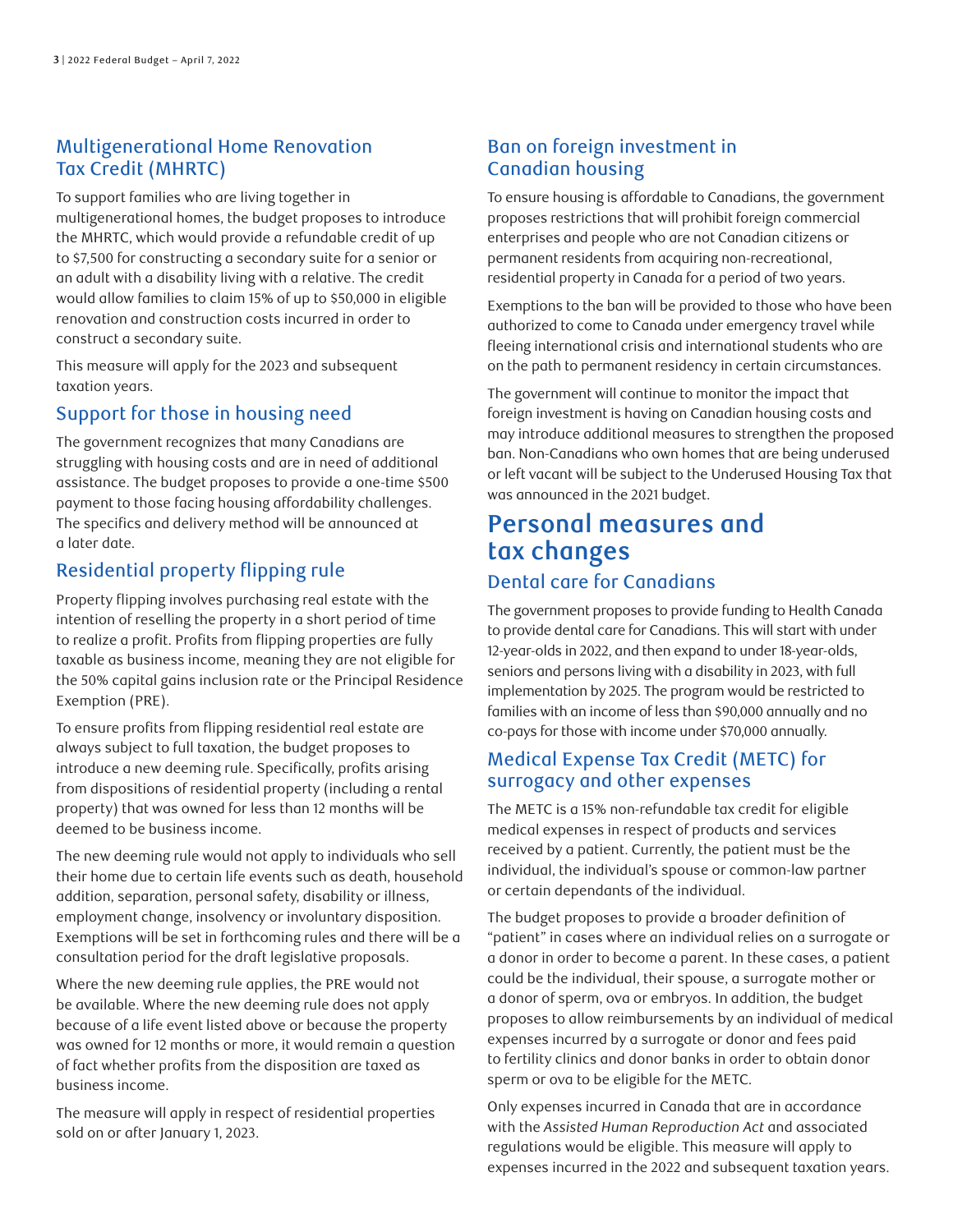# Labour Mobility Deduction for Tradespeople (LMDT)

Temporary relocations to obtain employment may not currently qualify as deductible moving or travel expenses, particularly if they do not involve a change in an individual's ordinary residence and the employer does not provide relocation assistance.

To recognize certain travel and relocation expenses of workers in the construction industry, the budget proposes to introduce the LMDT, which would allow eligible workers to deduct up to \$4,000 in eligible expenses per year.

This measure will apply to the 2022 and subsequent taxation years.

# **Business tax changes** Small business deduction

Canadian-controlled private corporations (CCPCs) are taxed federally at the small business rate of 9% on the first \$500,000 of active business income (the business limit). Currently the business limit is reduced on a straight-line basis when:

- a. the combined taxable capital employed in Canada of the CCPC and its associated corporations is over \$10 million, and it is fully eliminated when this amount is \$15 million; or
- b. the combined adjusted aggregate investment income of the CCPC and its associated corporations is over \$50,000, and it is fully eliminated when this amount is \$150,000.

The business limit applicable to the small business rate is \$500,000 minus the above-mentioned business limit reductions.

The budget proposes to extend the taxable capital range to increase the amount of combined taxable capital employed in Canada of the CCPC and its associated corporations before a grind-down to the business limit occurs. The new range would be \$10 million and fully eliminated at \$50 million.

These changes will apply to taxation years that begin on or after April 7, 2022.

# Substantive CCPCs

The Canadian income tax system aims to achieve neutrality by ensuring that income earned directly by a Canadian-resident individual is taxed at roughly the same rate as income earned through a corporation. This concept is known as integration.

The government is aware that tax planning, which includes non-CCPC planning, is currently used to avoid paying the additional refundable corporate income tax that would otherwise be paid on investment income earned in these corporations. This may be done in a number of ways, such as by moving a corporation into a foreign low-tax jurisdiction, by using foreign shell companies, or by moving passive portfolios to an offshore corporation.

The budget proposes targeted amendments to the Income Tax Act (ITA) to ensure that, for taxation years that end on or after April 7, 2022, investment income earned and distributed by private corporations that are, in substance, CCPCs (substantive CCPCs) is subject to the same taxation as investment income earned and distributed by CCPCs.

Substantive CCPCs would be private corporations resident in Canada (other than CCPCs) that are ultimately controlled (in law or in fact) by Canadian-resident individuals.

The budget also proposes targeted amendments to the ITA to eliminate the tax-deferral advantage available to CCPCs and their shareholders earning investment income through controlled foreign affiliates.

These measures will generally apply to taxation years that begin on or after April 7, 2022.

#### Genuine intergenerational transfers

There is a tax rule that prevents taxpayers from converting dividends to lower-taxed capital gains using certain selfdealing transactions – a practice referred to as "surplus stripping." In 2021, legislation was passed to introduce an exception to this rule in order to help facilitate intergenerational business transfers.

The budget notes the exception may unintentionally permit surplus stripping, without requiring that a genuine intergenerational business transfer takes place. As such, the government is announcing a consultation process for Canadians to share their views on how the existing rules can be modified to protect the integrity of the tax system, while still facilitating genuine intergenerational business transfers.

#### Employee ownership trusts

Employee ownership trusts can be used to facilitate the transition of privately owned businesses to employees. To encourage the use of employee ownership trusts, the budget proposes to create a dedicated type of trust under the ITA to support employee ownership.

# Implementing a publicly accessible beneficial ownership registry

The government intends to increase transparency around ownership of assets, including businesses and expensive property. They intend to accelerate their commitment by two years to amend the *Canada Business Corporations Act* to implement a public and searchable beneficial ownership registry for federally incorporated businesses, which will now be accessible before the end of 2023.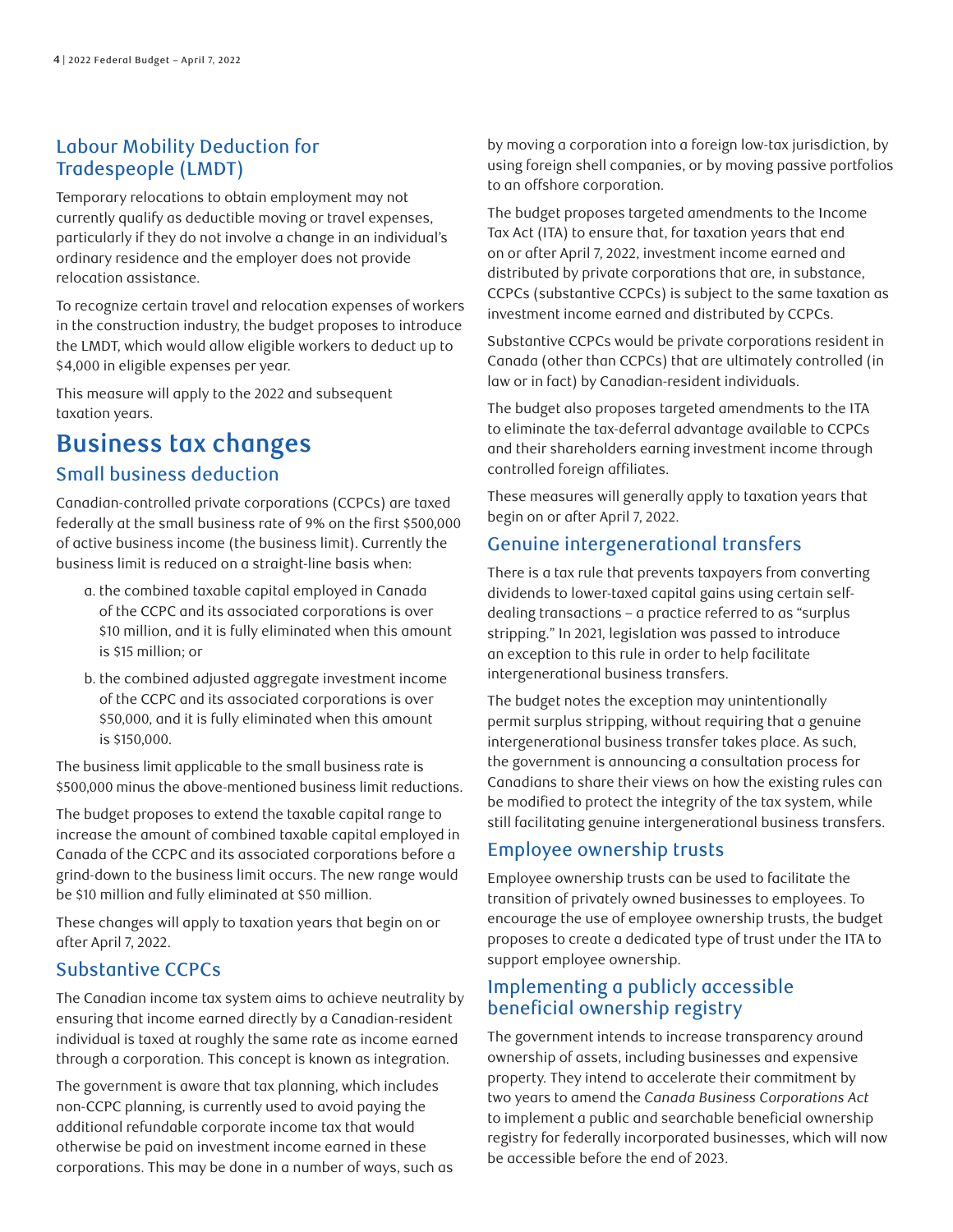#### Canada Recovery Dividend (CRD) and additional tax on banks and life insurers

The budget proposes to introduce the CRD in the form of a one-time 15% tax on bank and life insurer groups. A group would include a bank or life insurer and any other financial institution that is related (for certain purposes) to the bank or life insurer.

The CRD would be determined based on a corporation's taxable income for taxation years ending in 2021. The CRD liability would be imposed for the 2022 taxation year and would be payable in equal amounts over five years.

The budget also proposes to introduce an additional tax of 1.5% of the taxable income for members of bank and life insurer groups. The proposed additional tax will apply to taxation years that end after April 7, 2022. For a taxation year that includes April 7, 2022, the additional tax will be prorated based on the number of days in the taxation year after April 7, 2022.

#### Exchange of tax information on digital economy platform sellers

The digital economy includes the sharing and gig economies and online sellers of goods. In Canada, taxpayers who earn business income, including those carrying on business through online platforms, have to report the income to the Canada Revenue Agency (CRA).

To address concerns of underreported income, the Organisation for Economic Co-operation and Development (OECD) has developed model rules for reporting by digital platform operators with respect to platform sellers.

The budget proposes to implement the model rules in Canada. This measure will apply to calendar years beginning after 2023.

# **Environmental business tax changes**

# Phasing out flow-through shares for oil, gas and coal activities

The budget proposes to eliminate the flow-through share regime for fossil fuel sector activities. This will be done by no longer allowing expenditures related to oil, gas and coal exploration and development to be renounced to flow-through share investors for flow-through share agreements entered into after March 31, 2023.

# Critical Mineral Exploration Tax Credit (CMETC)

Currently, individuals who invest in mining flow-through shares are entitled to a 15% Mineral Exploration Tax Credit (METC) on specified mineral exploration expenses that are renounced to them. The budget proposes a new 30% CMETC for renounced exploration expenses of specified minerals used in the production of batteries, permanent magnets, semi-conductors and other clean technologies. The rules for the CMETC will generally follow the existing METC rules. Eligible expenditures would not benefit from both the CMETC and METC. The CMETC will apply to expenditures renounced under eligible flow-through share agreements entered into after April 7, 2022, and on or before March 31, 2027.

# Credit for carbon capture, utilization and storage (CCUS)

CCUS is a suite of technologies that capture carbon dioxide (CO $_2$ ) emissions from fuel combustion, industrial processes or directly from the air to either store the CO $_{\textrm{\tiny{2}}}$  (typically deep underground) or use the CO $_{2}$  in industry.

The budget proposes a refundable investment tax credit (ITC) for businesses that incur eligible CCUS expenses, starting in 2022. The ITC would be available to CCUS projects to the extent that they permanently store captured CO $_{\textrm{\tiny{2}}}$ through an eligible use. Eligible CO $_{\textrm{\tiny{2}}}$  uses include dedicated geological storage and storage of CO $_{\textrm{\tiny{2}}}$ in concrete, but does not include enhanced oil recovery.

#### Clean technology tax incentives – air-source heat pumps

The budget proposes to allow the accelerated tax deductions for business investments in clean energy equipment to include air-source heat pumps. This measure will be effective for the air-source heat pumps acquired and become available for use on or after April 7, 2022.

In addition, the budget proposes to include the manufacturing of air-source heat pumps as an eligible zero-emission technology manufacturing or processing activity. This means a 50% reduction of the general corporate and small business income tax rates would apply to related manufacturing and processing income. The reduced tax rates will apply to taxation years that begin after 2021, subject to a phase-out starting in taxation years that begin in 2029, and would be fully phased out for taxation years that begin after 2031.

# **Changes for charities**  Annual disbursement quota (DQ) for registered charities

Registered charities are generally required to expend a minimum amount each year, referred to as the DQ. The DQ is currently equal to 3.5% of the registered charity's property not used directly in charitable activities or administration. The budget proposes to make a number of changes to increase expenditures by larger charities, and to improve the enforcement and operation of the DQ rules.

The budget proposes to increase the DQ rate from 3.5% to 5% for the portion of property not used in charitable activities or administration that exceeds \$1 million.